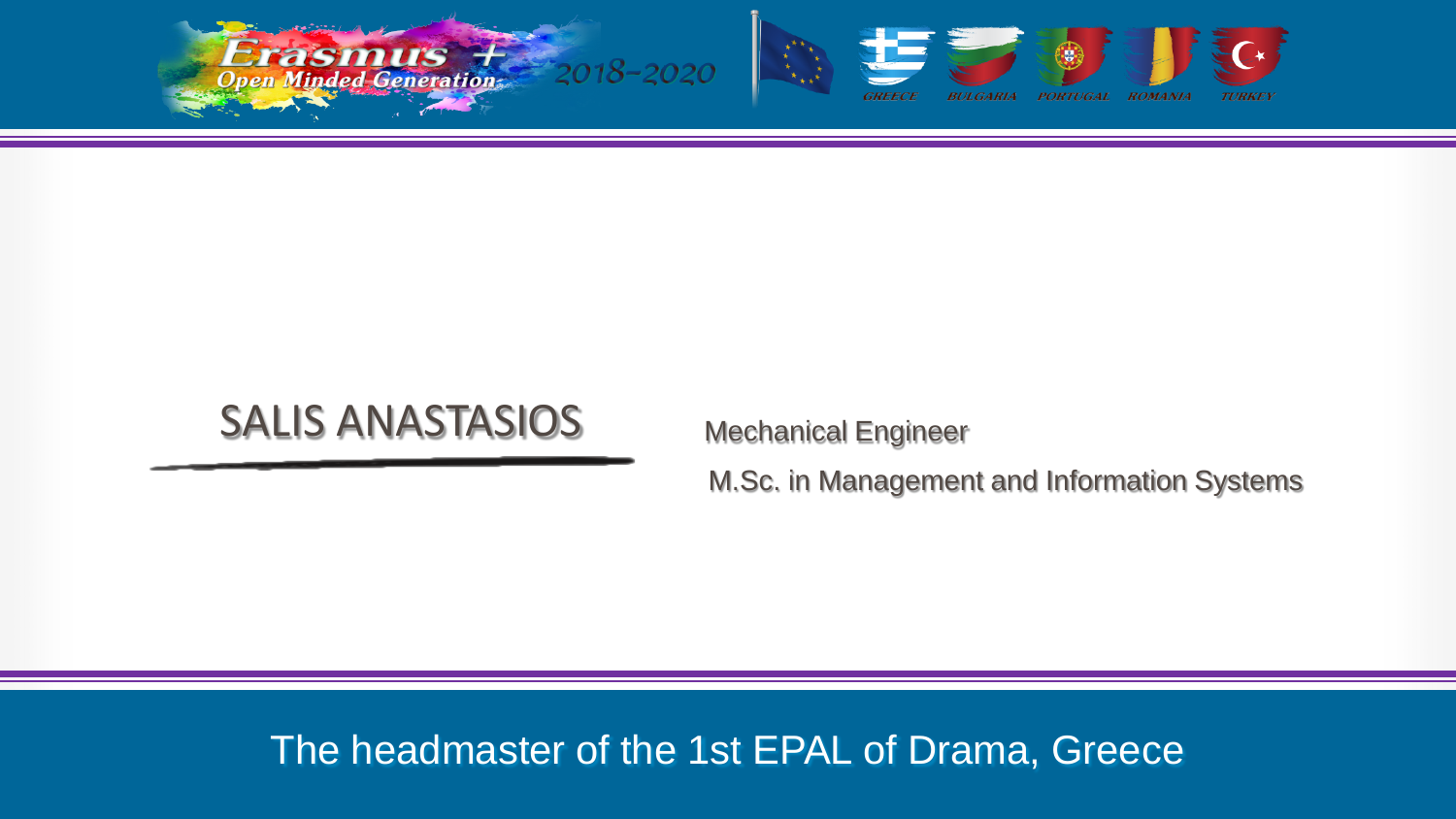

Honorable ladies and gentlemen,

Representatives of the schools of the five countries, Bulgaria, Portugal, Romania and Turkey.

My name is Salis Anastasios and I am the headmaster of the  $1<sup>st</sup>$  EPAL of DRAMA.

We welcome you to the opening ceremony of the Erasmus + program "**OPEN MINDED GENERATION**",

of which we will have the honor to be coordinators until the end of the program, at 31/08/2020.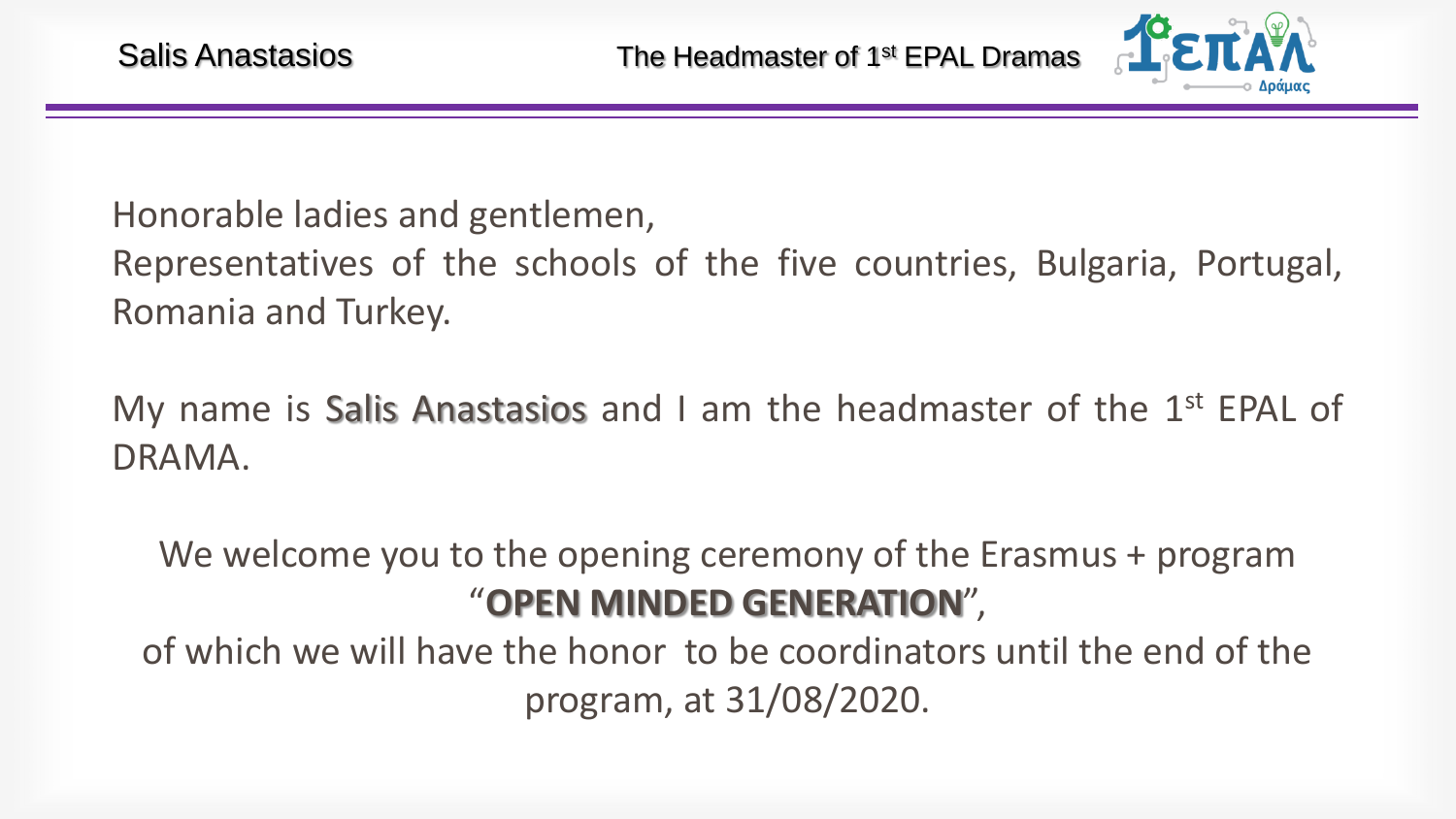

We all know the benefits we redeem from the participation and the integration of an Erasmus+ Program.

It has unpredictable rewards both at personal and professional level, it "opens new roads", "changes lives", it combines nations and civilizations.

Erasmus+ faces each department, each citizen, that participates to the program, as an ambassador of the values for alive and valuable European culture.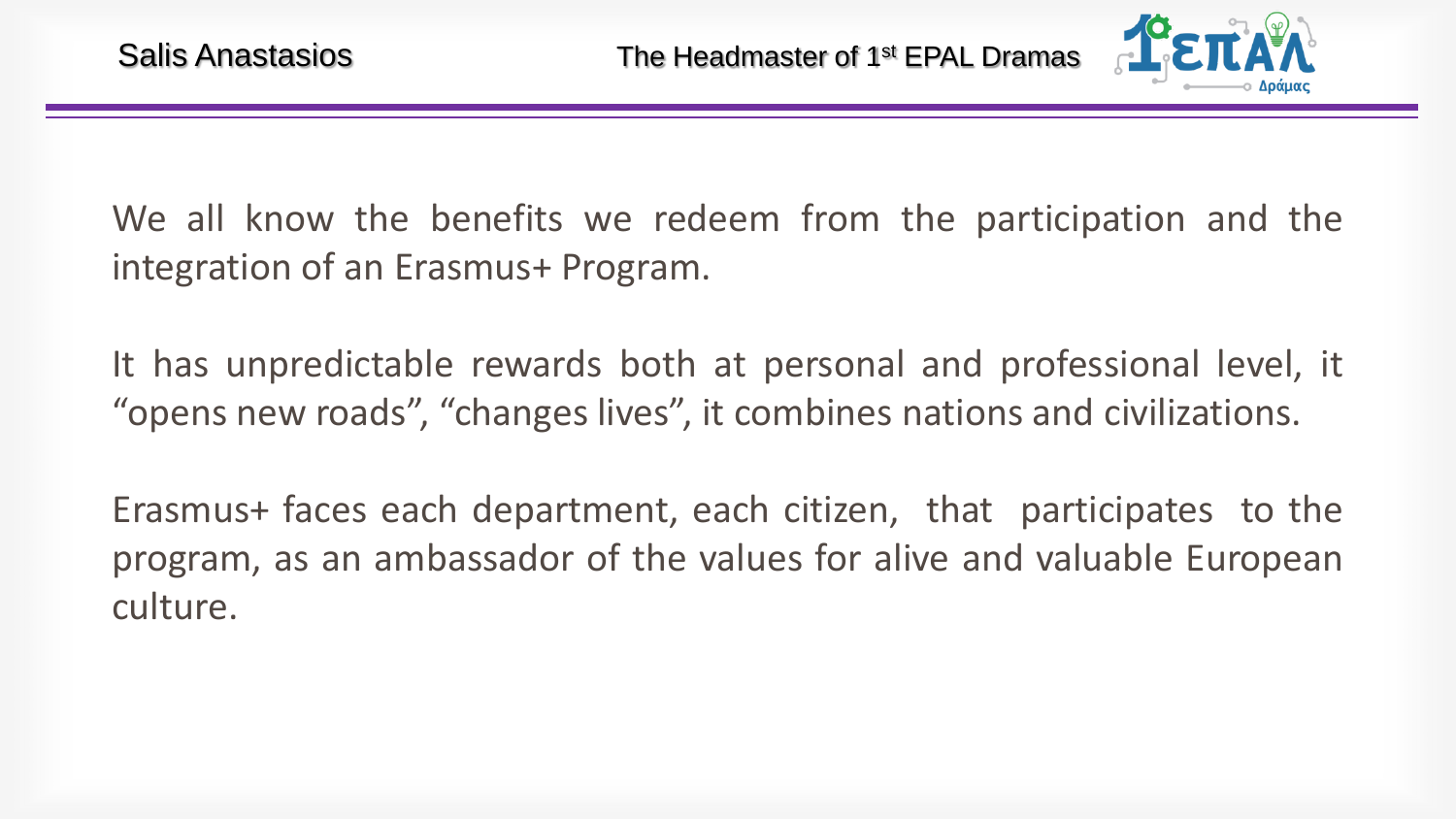

"Open Minded Generation" has as a basic target the reduction of stereotypes and discrimination.

Through this, children will learn to recognize their identity, both personal and social, to develop critical thinking as well as empathy for heterogeneity. They will learn how to become familiar with anything different and face it as equal.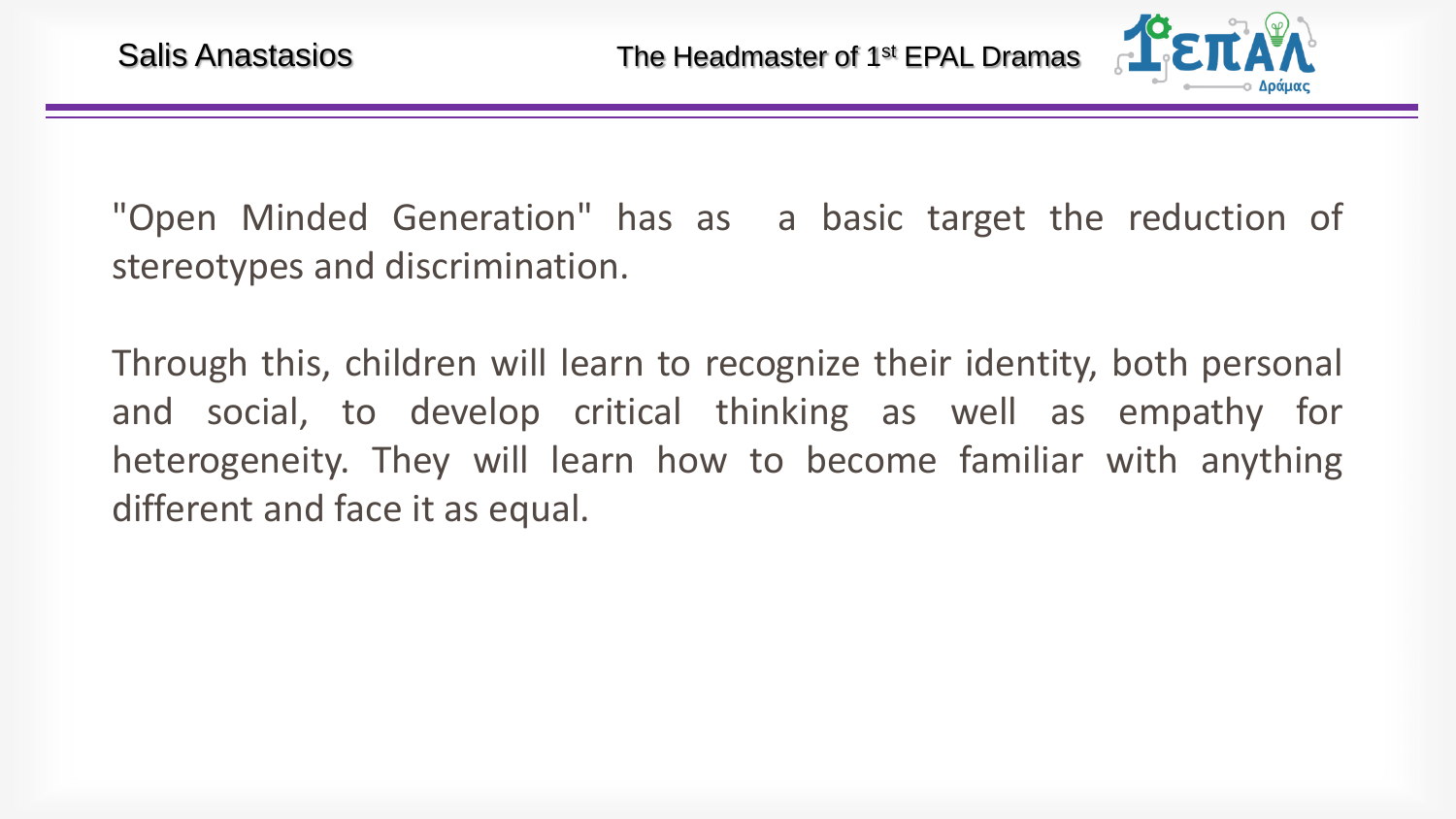

In school, stereotypes are often cultivated, so teachers are called to have a strong role in their weakening, to be the "connection bridge" among different cultures, to involve students in creative activities, such as poetry, music, theater, that provide opportunities of cooperation among people with different characteristics.

Students then will realize that all together they are members of a strong team with equal rights and obligations.

So when we create democratic principles, moral values and a spirit of cooperation and when we cultivate conflict management skills, students can face successfully difficult challenges.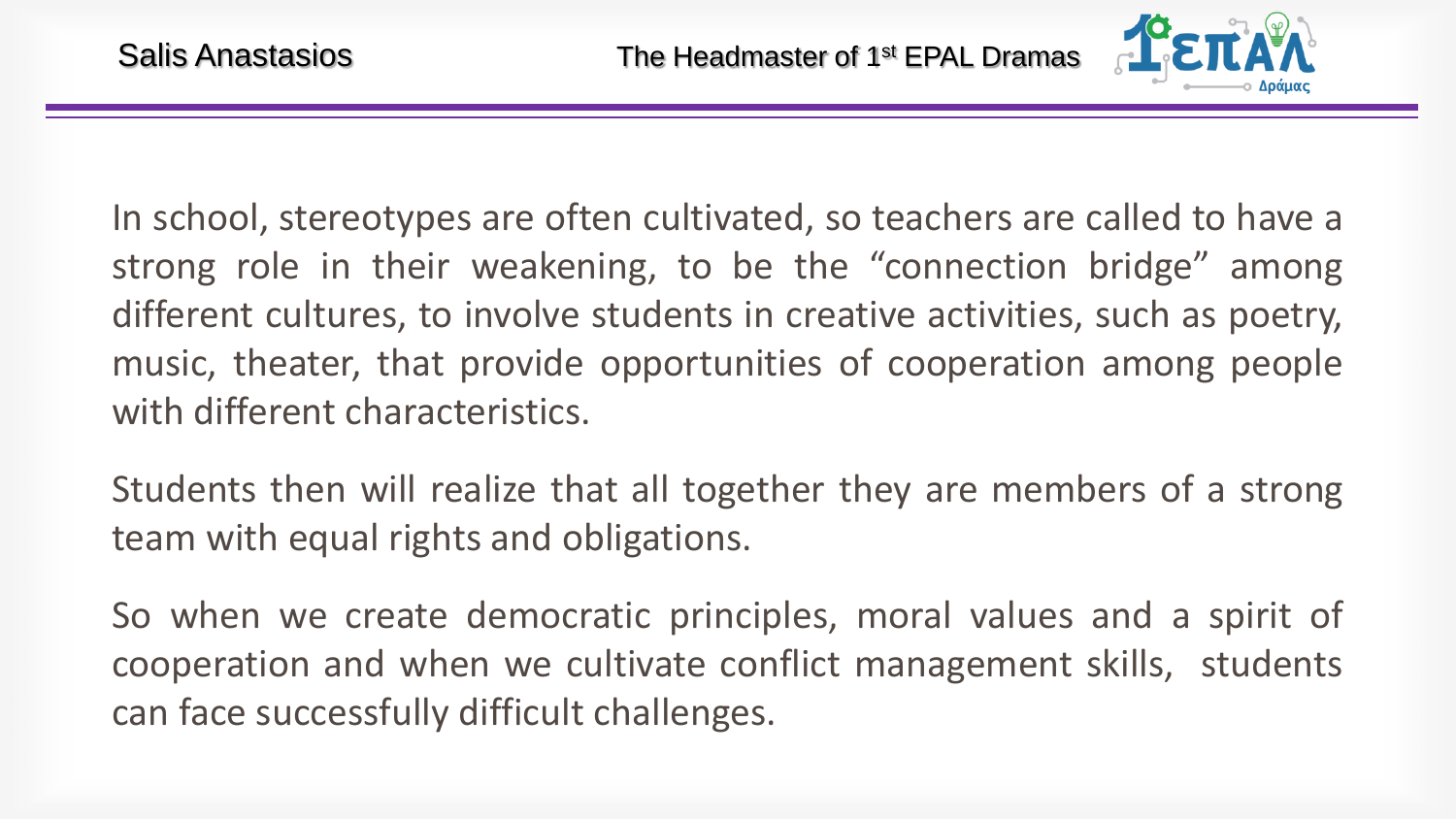

Expecting the best cooperation, as far as possible, I wish and hope this program to achieve its purposes and to become creative and effective.

Finally, I would like to thank the host country, Turkey, from the bottom of my heart for the organization of the first meeting of the representatives from the five participating countries.